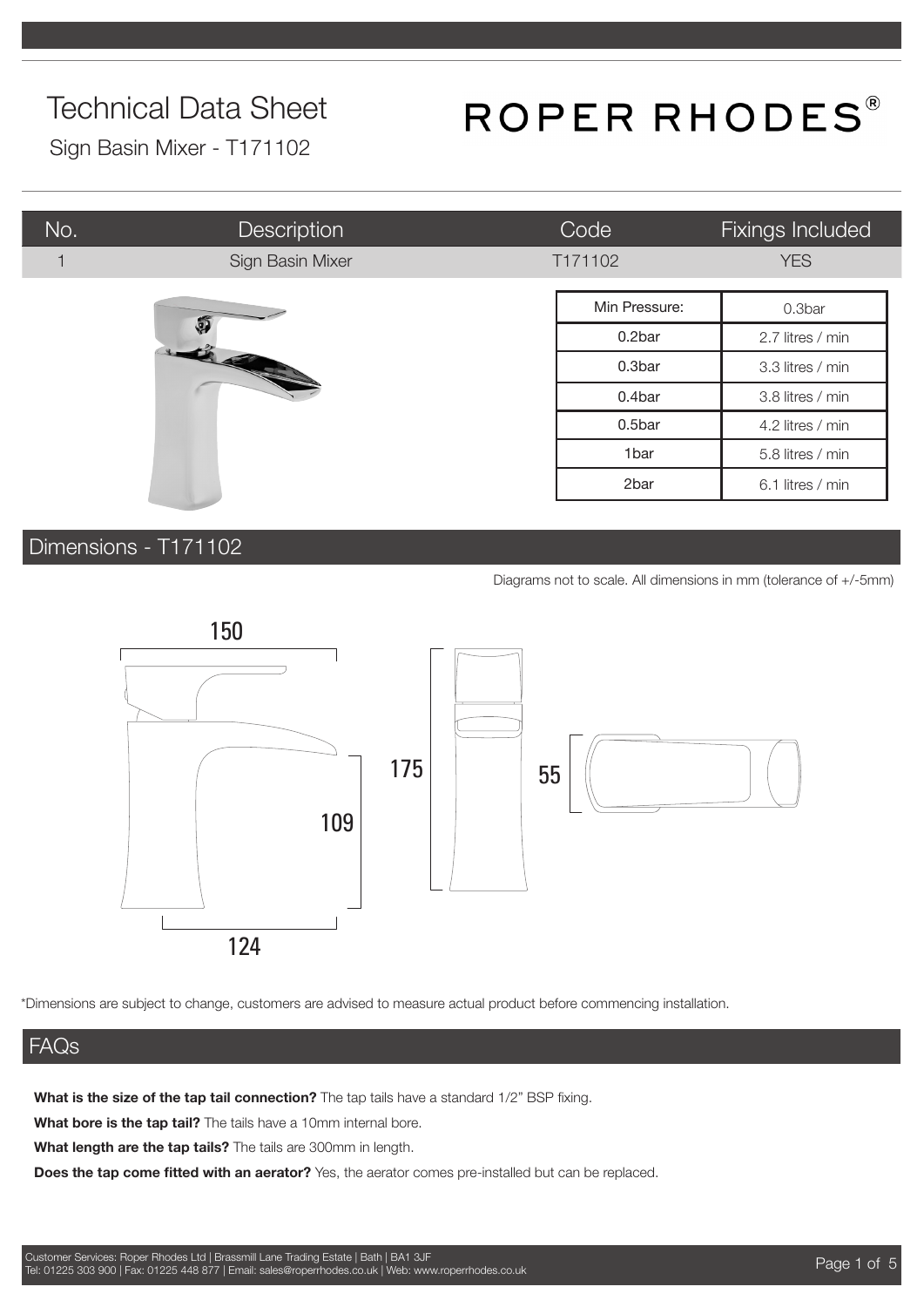# ROPER RHODES®

Sign Mini Basin Mixer - T176102

| No. | <b>Description</b>    | Code          | Fixings Included |
|-----|-----------------------|---------------|------------------|
|     | Sign Mini Basin Mixer | T176102       | <b>YES</b>       |
|     |                       |               |                  |
|     |                       | Min Pressure: | 0.3bar           |
|     | <b>CAN</b>            | 0.2bar        | 2.2 litres / min |
|     |                       | 0.3bar        | 2.7 litres / min |
|     |                       | 0.4bar        | 3 litres / min   |
|     |                       | 0.5bar        | 3.3 litres / min |
|     |                       | 1bar          | 4.5 litres / min |
|     |                       | 2bar          | 6 litres / min   |

#### Dimensions - T176102

Diagrams not to scale. All dimensions in mm (tolerance of +/-5mm)



\*Dimensions are subject to change, customers are advised to measure actual product before commencing installation.

#### FAQs

**What is the size of the tap tail connection?** The tap tails have a standard 1/2" BSP fixing.

**What bore is the tap tail?** The tails have a 10mm internal bore.

**What length are the tap tails?** The tails are 300mm in length.

**Does the tap come fitted with an aerator?** Yes, the aerator comes pre-installed but can be replaced.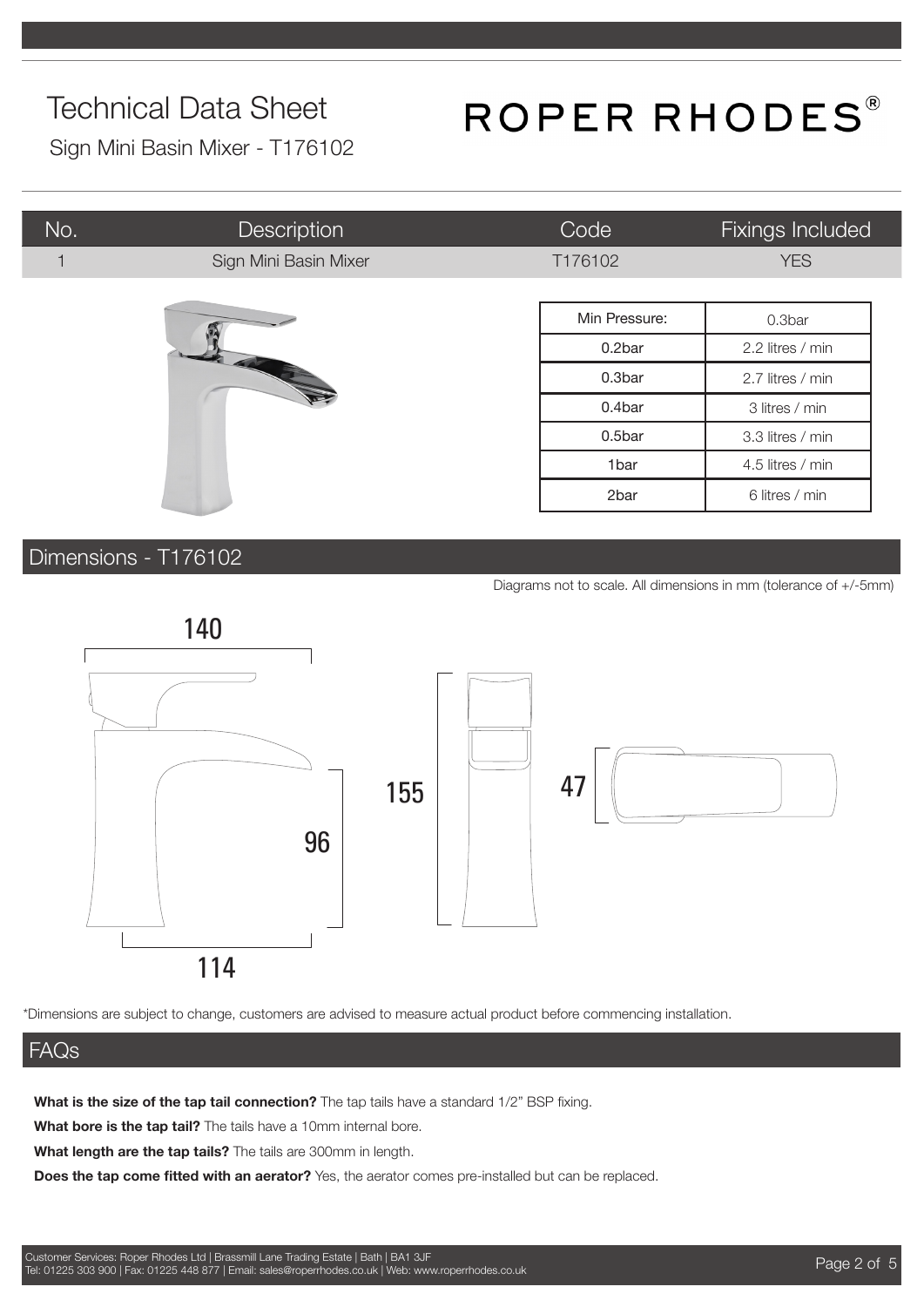# ROPER RHODES®

Sign Tall Basin Mixer - T175002

| No. | <b>Description</b>    | Code          | Fixings Included |
|-----|-----------------------|---------------|------------------|
|     | Sign Tall Basin Mixer | T175002       | <b>YES</b>       |
|     | -50                   | Min Pressure: | 0.3bar           |
|     | <b>READER</b>         | 0.2bar        | 2.8 litres / min |
|     |                       | 0.3bar        | 3.5 litres / min |
|     |                       | 0.4bar        | 3.9 litres / min |
|     |                       | 0.5bar        | 4.2 litres / min |
|     |                       | 1bar          | 5.8 litres / min |
|     |                       | 2bar          | 6.1 litres / min |

#### Dimensions - T175002

Diagrams not to scale. All dimensions in mm (tolerance of +/-5mm)



\*Dimensions are subject to change, customers are advised to measure actual product before commencing installation.

#### FAQs

**What is the size of the tap tail connection?** The tap tails have a standard 1/2" BSP fixing.

**What bore is the tap tail?** The tails have a 10mm internal bore.

**What length are the tap tails?** The tails are 300mm in length.

**Does the tap come fitted with an aerator?** Yes, the aerator comes pre-installed but can be replaced.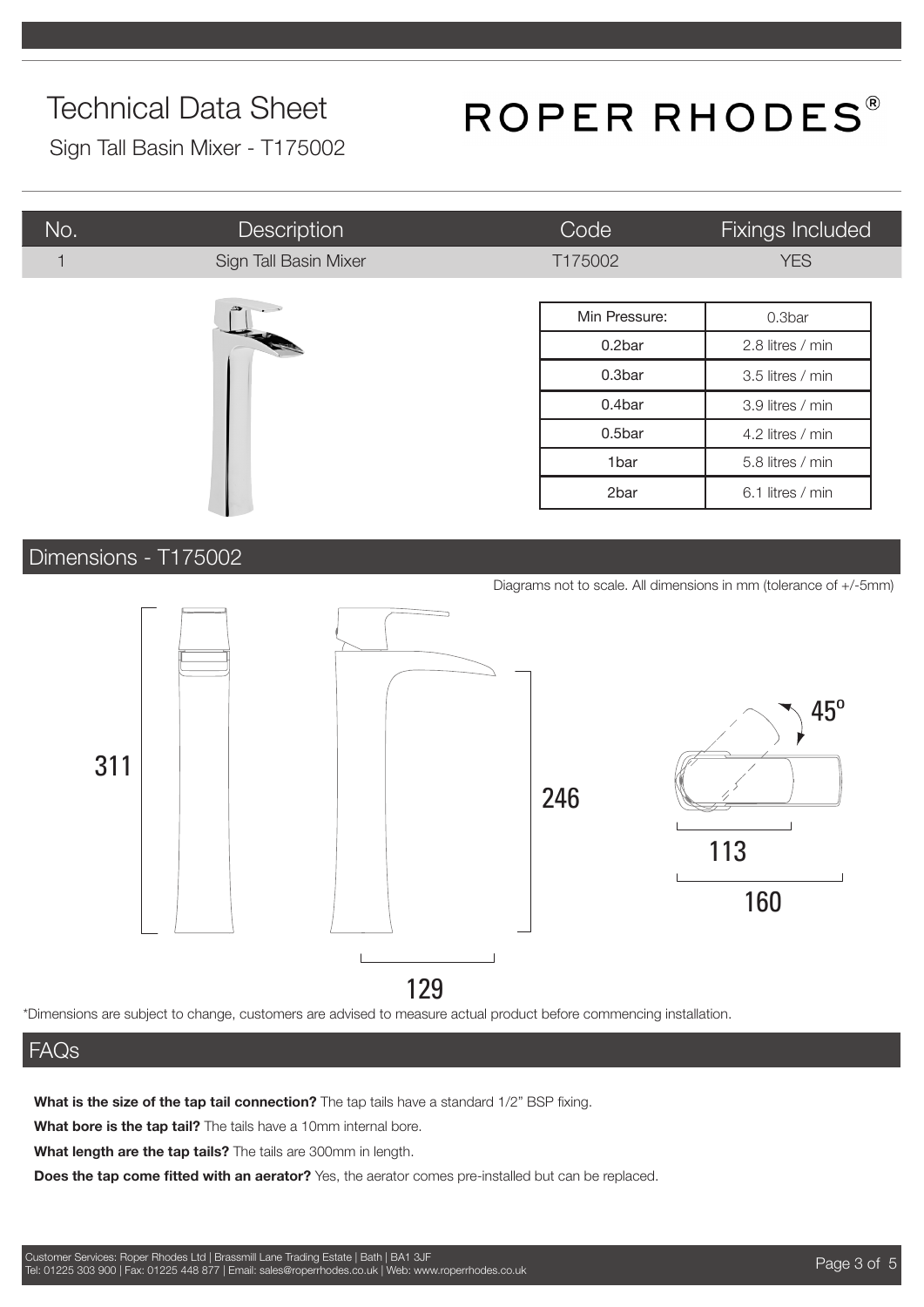## ROPER RHODES®

Sign Bath Filler - T173202

| No. | <b>Description</b> | Code              | Fixings Included  |
|-----|--------------------|-------------------|-------------------|
|     | Sign Bath Filler   | T173202           | <b>YES</b>        |
|     |                    |                   |                   |
|     |                    | Min Pressure:     | 0.3bar            |
|     | 0.2bar             | 13.5 litres / min |                   |
|     | 0.3bar             | 14.2 litres / min |                   |
|     | 0.4bar             | 16.1 litres / min |                   |
|     |                    | 0.5bar            | 18.5 litres / min |
|     |                    | 1bar              | 26.8 litres / min |
|     |                    | 2bar              | 37.2 litres / min |

#### Dimensions - T173202

Diagrams not to scale. All dimensions in mm (tolerance of +/-5mm)



\*Dimensions are subject to change, customers are advised to measure actual product before commencing installation.

#### **FAQs**

**Does the tap come fitted with an aerator?** Yes, the aerator comes pre-installed but can be replaced.

**What size plumbing fittings are needed for the threaded legs?** This product will work with standard 3/4" plumbing fittings.